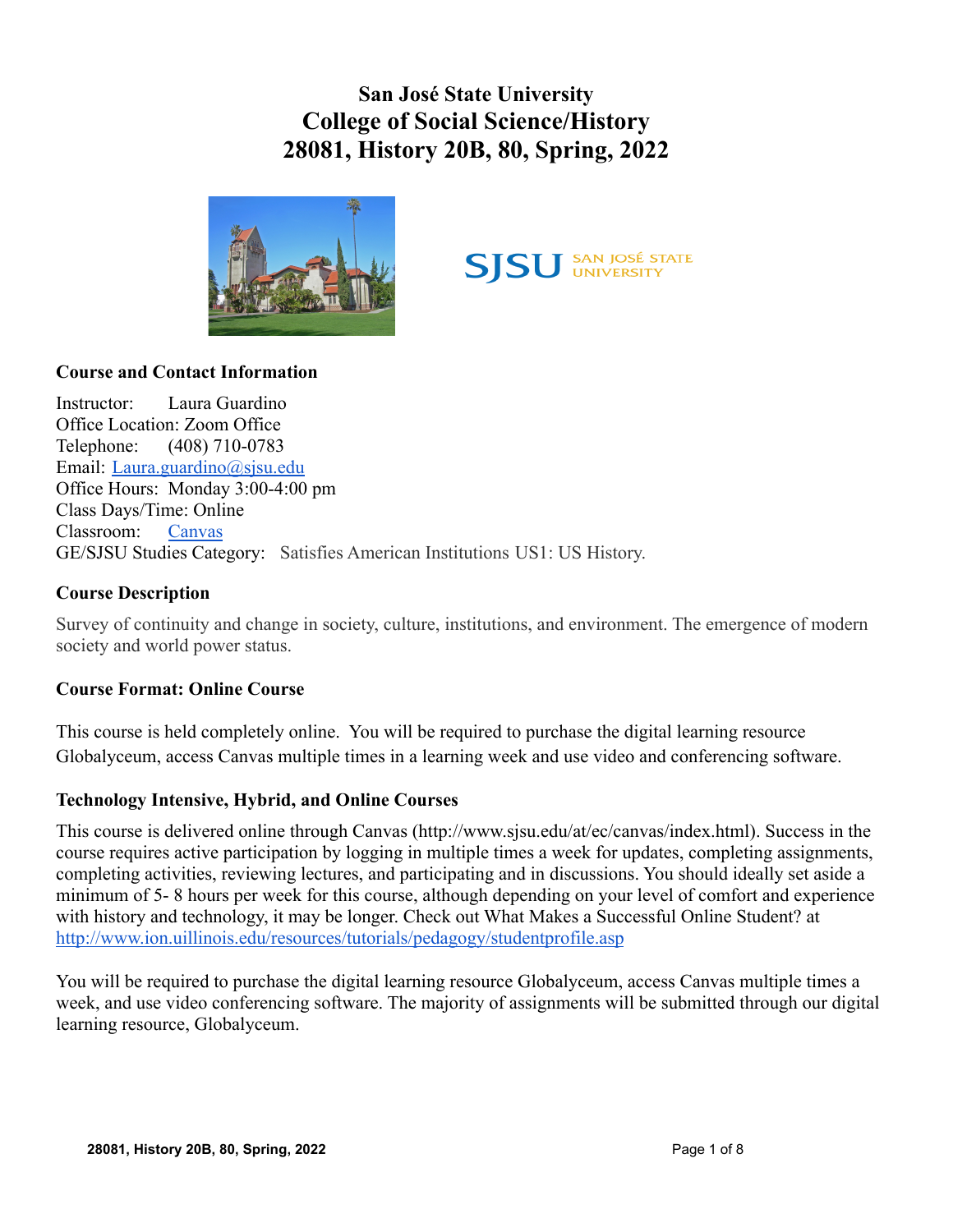## **MYSJSU Messaging**

Course materials such as syllabus, handouts, notes, assignment instructions, etc. can be found on Canvas Learning Management System course login website at [http://sjsu.instructure.com.](http://sjsu.instructure.com) You are responsible for regularly checking with the messaging system through [MySJSU](http://my.sjsu.edu) at http://my.sjsu.edu (or another communication system as indicated by the instructor) to learn of any updates.

## **Help with Canvas**

**ITSS Help Desk** Phone: (408) 270-6411 Email: [ITSS.helpdesk@sjeccd.edu](mailto:ITSS.helpdesk@sjeccd.edu)

#### **Program Information**

History 20B provides a survey of continuity and change in society, culture, institutions, and the environment from Colonialization to the Reconstruction. Completion of this course and History 20A fulfills the F1—U.S. history portion of the American Institutions graduation requirements.

# **GE Learning Outcomes (GELO)**

Upon successful completion of this course, students will be able to:

1. GELO 1 (US1): Describe the principal events, developments, ideas, politics, and international relations in all the territories now in the United States from the beginnings of this society until the present. While considering these topics, students will be asked to analyze certain subtopics. Assessed by multiple-choice and essay questions on weekly exams, primary source problem activities, poll questions and composition assignments.

2. GELO 2 (D2): Place contemporary developments in cultural, historical, environmental, and spatial contexts. Assessed by multiple-choice and essay questions on weekly exams, primary source problem activities, poll questions and composition assignments.

3. GELO 3 (D2): Identify the dynamics of ethnic, cultural, gender/sexual, age-based, class, regional, national, transnational, and global identities and the similarities, differences, linkages, and interactions between them. Assessed by multiple-choice and essay questions on weekly exams, primary source problem activities, poll questions and composition assignments.

4. GELO 4 (D2): Evaluate social science information, draw on different points of view, and formulate applications appropriate to contemporary social issues. Assessed by primary source problem activities, poll questions, final essay and composition assignments.

5. GELO 5 (D2): Compare and contrast two or more ethnic groups, cultures, regions, nations, or social systems in the context of U.S. history. Assessed by primary source problem activities, poll questions, final essay and composition assignments.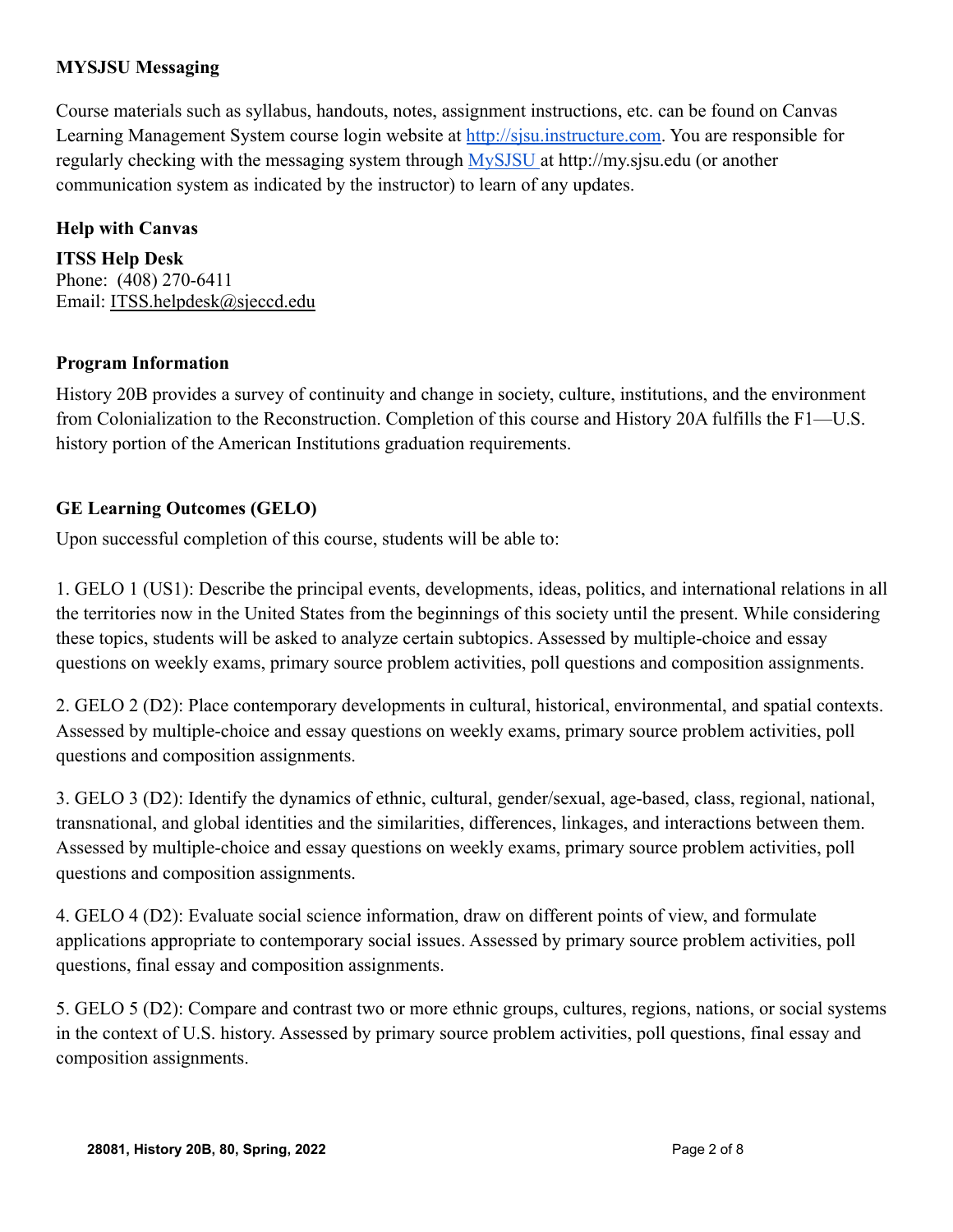# **Course Learning Outcomes (CLO)**

Upon successful completion of this course, students will be able to:

1. CLO 1 Distinguish between primary and secondary materials and decide when to use each

2. CLO 2 Develop a methodological practice of sifting, analyzing, ordering, synthesizing, and interpreting evidence.

3. CLO 3 Identify and summarize other scholars' historical arguments.

4. CLO 4 Apply historical knowledge and analysis to contribute to contemporary social dialogue.

5. CLO 5 Generate a historical argument that is reasoned and based on historical evidence selected, arranged, and analyzed

6. CLO 6 Generate significant, open-ended questions about the past and devise strategies to answer them

7. CLO 7 Read the history text, study and take notes and then apply the knowledge in class.

# **Required Texts/Readings**

#### **Textbook**

Findlen, Paula, et al. "American History." In Globalyceum. [www.globalyceum.com](http://www.globalyceum.com).

One of the texts for this course is Globalyceum American History. Go to:

[https://www.globalyceum.com/,](https://www.globalyceum.com/) register, and subscribe to the course with the unique section code: **794NMHX6 (this code is case sensitive).** The cost of this subscription is \$39.99. You can also purchase a print copy of the essays, or text chapters, on the site. The print copy will be sent to your home or the shipping address that you provide. Your purchase options are debit/credit or check/money order.

Please make sure to verify your browser and update it if necessary on the Sign In page. Globalyceum recommends the Chrome browser. If you have any technical problems during the term, please contact [support@globalyceum.com.](mailto:support@globalyceum.com) You can CC me on the email, but your first contact should be with Globalyceum.

#### **Other technology requirements / equipment / material**

Working microphone for a podcasting assignment.

#### **Library Liaison**

*History Monday, Nyle Email: Nyle.Monday@sjsu.edu*

#### **Course Requirements and Assignments**

Each week you will be required to complete a series of readings, reading quizzes and assignments. Reading quizzes  $= 5$  points each Activities= 10 points each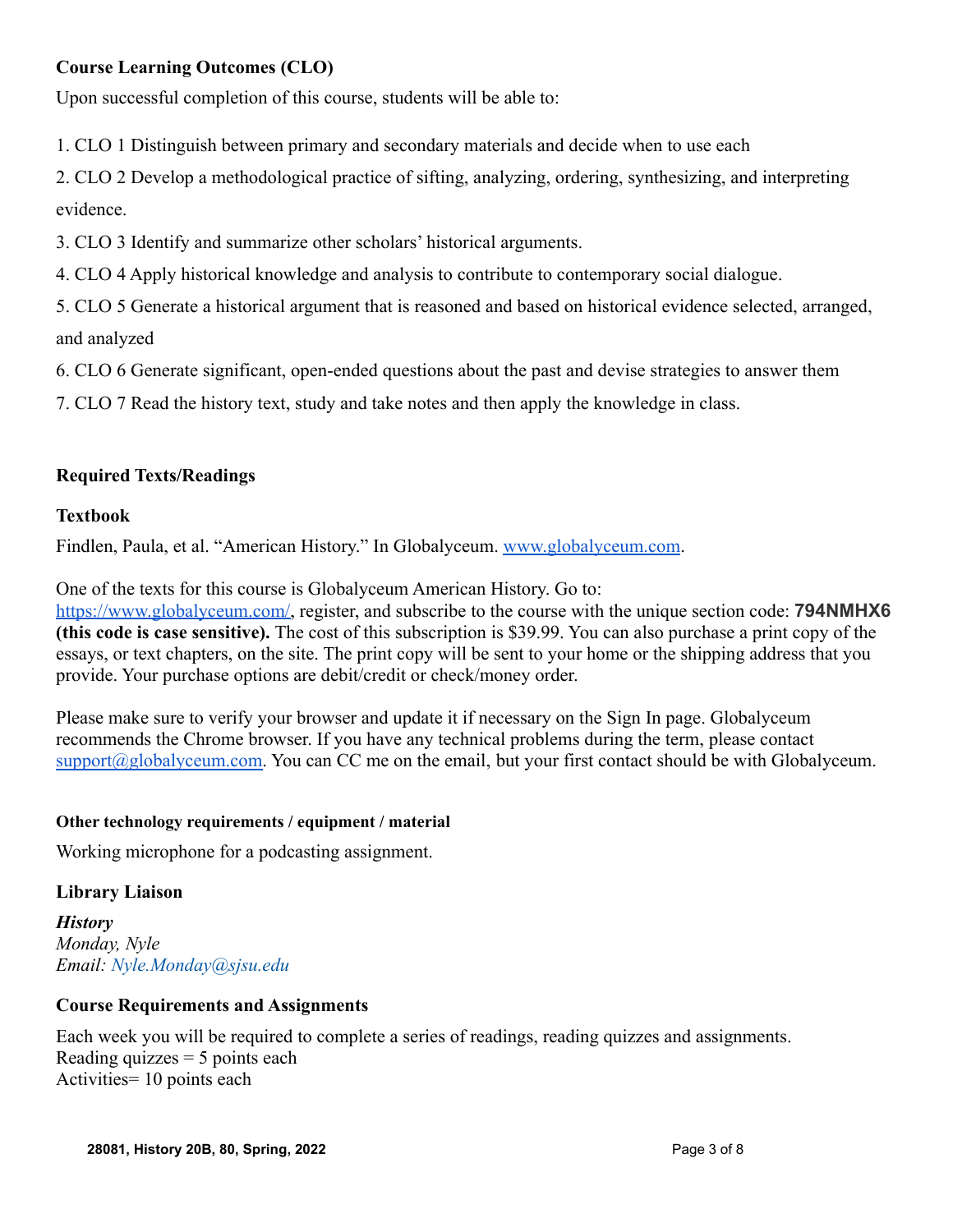On some weeks you will be asked to participate in a discussion these are shown in Globalyceum and noted in the syllabus.

Discussions= 10 points each

During week 5 you will create a 1-3 minute podcast on a primary source. Podcast=25 points

There will also be 2 written essays of 4-6 pages each. The assignment will be broken up into: Thesis= 10 points each Oultine= 25 points each Final Paper= 75 points each Note that you only have to write on 1 topic in the assignment window. You have a choice and will not have to write on all the choices presented.

#### **Final Examination or Evaluation**

There will be a Midterm Project and a Final Project. There will be no face-to-face final exam. You will turn in your projects online. The projects will consist of 2 term cumulative projects.

# **Grading Information**

Quizzes, exams, and in-class work cannot be made up except in the case of a documented, valid reason, and you must contact me BEFORE the exam or due date by email or Canvas message. Any absence that is excused must be accompanied by official documentation.

| Grade          | Percentage |
|----------------|------------|
| A plus         | 96 to 100% |
| $\overline{A}$ | 93 to 95%  |
| A minus        | 90 to 92%  |
| B plus         | 86 to 89 % |
| B              | 83 to 85%  |
| B minus        | 80 to 82%  |
| $C$ plus       | 76 to 79%  |
| C              | 73 to 75%  |
| $C$ minus      | 70 to 72%  |
| D plus         | 66 to 69%  |
| I)             | 63 to 65%  |
| D minus        | 60 to 62%  |

This course must be passed with a C or better as an SJSU graduation requirement.

# **Classroom Protocol**

- 1. I expect students to meet the class deadline. Readings and required works are due the day assigned.
- 2. Opinions and discussions should be present in a respectful manner. Though perspectives may differ, students must understand that the scientific method of data collection and rational analysis of evidence is what governs conclusions and defines truth both in the university and in our secular society.
- 3. You will submit your own work electronically through Globalyceum and Canvas. All work must be your own and anyone else's ideas must be properly cited.
- 4. I expect students to communicate with me as soon as possible about any trouble they are having that may impact their ability to complete course assignments.

**28081, History 20B, 80, Spring, 2022** Page 4 of 8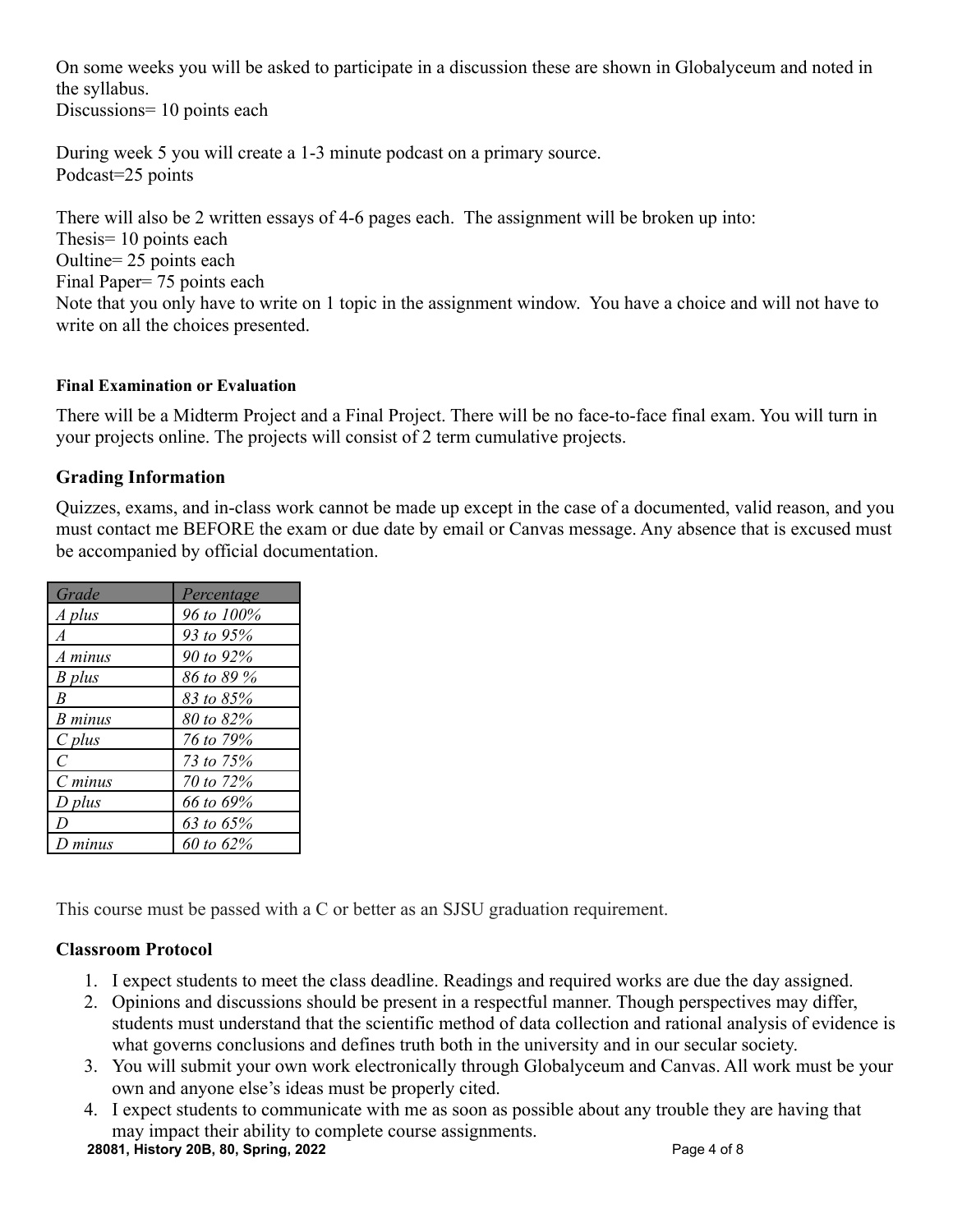# **Late Work**

I do not accept late work. At the end of the semester, I will give all students 20 extra credit points. These 20 points will supplement any missed assignment that you might have.

There may also be extra credit events to attend on campus. Look to announcements for more details.

Attendance in an online class is very important. I strongly recommend that you check into Canvas and Globalyceum 2-3 per week if not more.

#### **University Policies**

Per [University Policy S16-9](http://www.sjsu.edu/senate/docs/S16-9.pdf), relevant university policy concerning all courses, such as student responsibilities, academic integrity, accommodations, dropping and adding, consent for the recording of the class, etc. and available student services (e.g. learning assistance, counseling, and other resources) are listed on [Syllabus](https://www.sjsu.edu/curriculum/courses/syllabus-info.php) [Information web page](https://www.sjsu.edu/curriculum/courses/syllabus-info.php) (https://www.sjsu.edu/curriculum/courses/syllabus-info.php). Make sure to visit this page to review and be aware of these university policies and resources.

# **28081, History 20B, 80, Spring 2022, Course Schedule**

## **Course Schedule**

| Week | <b>Start</b><br>οf<br>Week | <b>Assignments-All assignments will be due Sunday before</b><br>11:55 pm of that week unless noted.                                                                                                                                                                                                                                             |
|------|----------------------------|-------------------------------------------------------------------------------------------------------------------------------------------------------------------------------------------------------------------------------------------------------------------------------------------------------------------------------------------------|
| 1    | 1/26                       | Introduction and The Gilded Age: Read week 2 readings<br>Assignments: Introduction Forum, purchase text, syllabus<br>forum, sign up for middle school call<br>Assignments completed in Canvas this week.                                                                                                                                        |
| 2    | 1/31                       | The Gilded Age and the Progressive Era, 1877-1914<br>Reading: The Gilded Age Reading: American Imperialism,<br>1870-1920<br>Reading: Reform<br>Reading: Populism: Peril or Promise? (Topical Essay)<br>Reading: Progressive Action<br>Assignments: The Gilded Age and the Progressive Era,<br>1877-1914<br>Reading Quizzes; Activity Jacob Riis |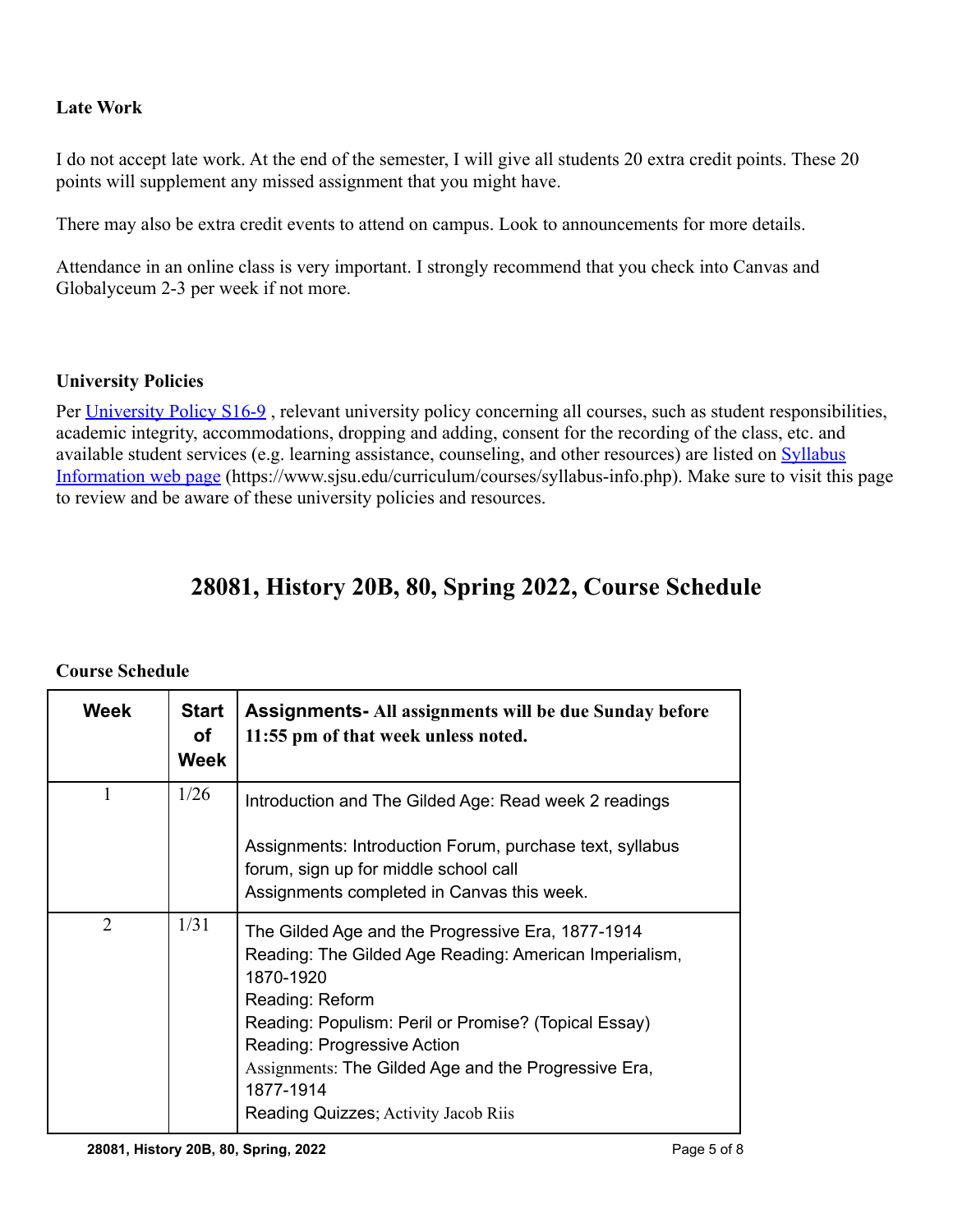|                |      | <b>Assignments completed in Globalyceum</b>                                                                                                                                                                  |
|----------------|------|--------------------------------------------------------------------------------------------------------------------------------------------------------------------------------------------------------------|
| 3              | 2/7  | The Gilded Age and the Progressive Era, 1877-1914<br>Reading: Populism: Peril or Promise? (Topical Essay)                                                                                                    |
|                |      | Assignments: Populism: Peril or Promise? Reading Quizzes,<br>Activity: Election of 1912<br><b>Writing Assignment #1 Thesis</b>                                                                               |
| $\overline{4}$ | 2/14 | WWI and the 1920s, 1914-1929<br>Reading: America at War and Peace<br>Reading: The Jazz Age<br>Reading: The Great Crash<br>Assignments: WWI and the 1920s, 1914-1929 Reading<br>Quizzes; Activity Advertising |
| 5              | 2/21 | WWI and the 1920s, 1914-1929                                                                                                                                                                                 |
|                |      | Reading: America Enters WWI, 1914-1918 (Topical Essay)                                                                                                                                                       |
|                |      | Assignments: America Enters WWI, 1914-1918 Reading<br>Quizzes, Activity: WWI Propaganda<br><b>Podcast: Primary Source Analysis</b>                                                                           |
| 6              | 2/28 | The Great Depression, 1929-1941<br>Reading: The Great Depression<br>Reading: The First New Deal<br>Reading: The Second New Deal and the Road to War                                                          |
|                |      | Assignments: The Great Depression, 1929-1941 Reading<br>Quizzes, Activity Roosevelt Letters<br><b>Writing Assignment #1 Outline</b>                                                                          |
| 7              | 3/7  | The Great Depression, 1929-1941<br>Reading: The First New Deal Reading: Visual Americanism: The<br>Art of the New Deal (Topical Essay)                                                                       |
|                |      | Assignments: The First New Deal Reading: Visual Americanism<br>Reading Quizzes, Activity; Dorothea Lange                                                                                                     |
| 8              | 3/14 | WWII and the Cold War, 1941-1972<br>Reading: World War II<br>Reading: The Cold War Reading: Red Spies in America: Rise of<br>the<br>Reading: Vietnam                                                         |
|                |      | Assignments: WWII and the Cold War, 1941-1972 Reading<br>Quizzes; Activity Japanese Internment and Reality of War on the                                                                                     |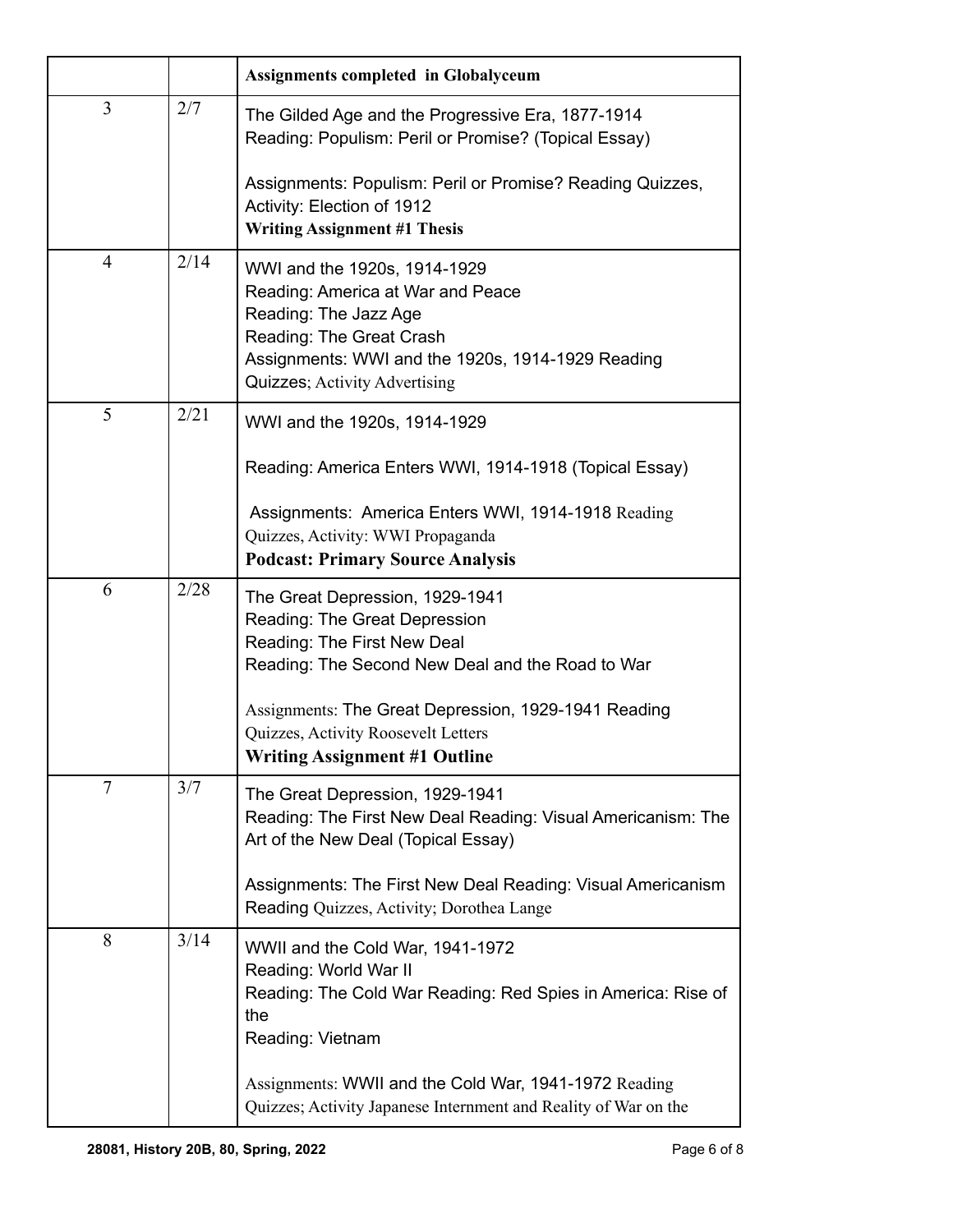|    |      | Homefront<br><b>Writing Assignment #1 Final Paper</b>                                                                                                                                                                                                                                       |
|----|------|---------------------------------------------------------------------------------------------------------------------------------------------------------------------------------------------------------------------------------------------------------------------------------------------|
| 9  | 3/21 | WWII and the Cold War, 1941-1972<br>National Security State (Topical Essay)                                                                                                                                                                                                                 |
|    |      | Assignments: National Security State Reading Quizzes; Activity<br>Anti Soviet Propaganda                                                                                                                                                                                                    |
|    | 3/28 |                                                                                                                                                                                                                                                                                             |
| 10 | 4/4  | Post-War America, 1945-1972<br>Reading: The Post-War Boom<br>Reading: Racial Equality<br>Reading: "The Color of America has Changed": The Long and<br>Wide                                                                                                                                  |
|    |      | Assignments: Post-War America, 1945-1972 Reading Quizzes,<br><b>Activity Love Canal</b><br><b>Writing Assignment #2 Thesis</b>                                                                                                                                                              |
| 11 | 4/11 | Post-War America, 1945-1972<br>Reading: "The Color of America has Changed": The Long and<br>Wide<br>Civil Rights Movement (Topical Essay)<br>Assignments: Post-War America, 1945-1972 Reading Quizzes;                                                                                      |
|    |      | Activity Voting Rights of 1965                                                                                                                                                                                                                                                              |
| 12 | 4/18 | The Conservative Turn, 1972-2000<br>Reading: Conservatism and the Politics of Foreign Policy,<br>1972-1980 (Topical Essay)                                                                                                                                                                  |
|    |      | Assignments: WWII and the Cold War, 1941-1972 Reading<br>Quizzes; Activity Rise of Incarceration<br><b>Discussion: Transferable Skills</b>                                                                                                                                                  |
| 13 | 4/25 | The Conservative Turn, 1972-2000<br>Reading: The Heritage Foundation, 1974<br>Reading: The Re-election of Ronald Reagan, 1984<br>Reading: New Taxes, 1990<br>Assignments: The Conservative Turn, 1972-2000 Reading<br>Quizzes, Activity Rodney King<br><b>Writing Assignment #2 Outline</b> |
| 14 | 5/2  | The Changing American Economy<br>Reading: Deindustrialization and the Rise of the Service<br>Economy                                                                                                                                                                                        |